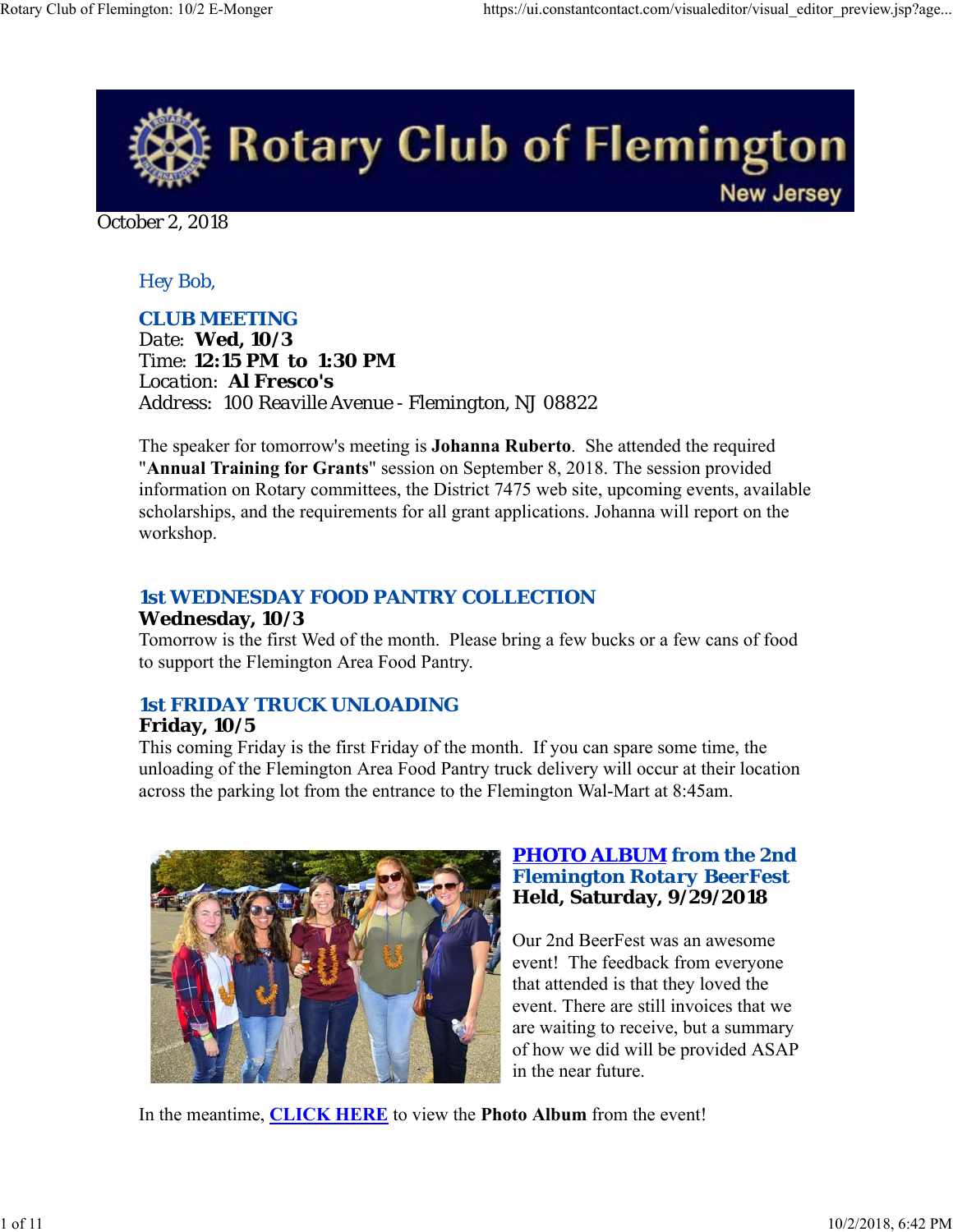A very special thanks to the Rev. Dr. Herb Bohler for taking the photos and generating the album for everyone to enjoy. Thanks also to Kim Metz for taking and sharing photos.

#### *REMEMBERING ALBERT SABIN & THE VACCINE THAT CHANGED THE WORLD* **By John Sever, March 1, 2018**

A very special thanks to Craig Proctor for sharing a recent article on the **history of the Polio Vaccine**. **Click Here** to download and read a PDF of the article that Craig scanned for everyone to see. Thanks, Craig!



### *Flemington Rotary BeerFest SPONSOR Update*

Darren Loew wanted to share with everyone a link to download a copy of the BeerFest Sponsorship Form. We could use everyone's help in trying to obtain sponsors. We would also love it if you would consider being a sponsor yourself!

To **Sponsor the BeerFest**, **Click Here** to download the BeerFest Sponsorship form.

To directly **Donate to the Flemington Rotary**

**Foundation**, **Click Here** to contribute via the Flemington Rotary Foundation website. Credit cards are accepted.

A very special thanks to the following businesses and families that have already sponsored this year's event!

## **2018 Flemington Rotary BeerFest Sponsors**

# **Live Music Sponsor - \$1500**

**HealthQuest & Diamond Nation**

## **Porta-Potty Sponsors - \$1000**

- **Explore Flemington.com**
- **Wright & Ford Family Funeral Home And Cremation Services**

## **Gold Sponsors - \$500**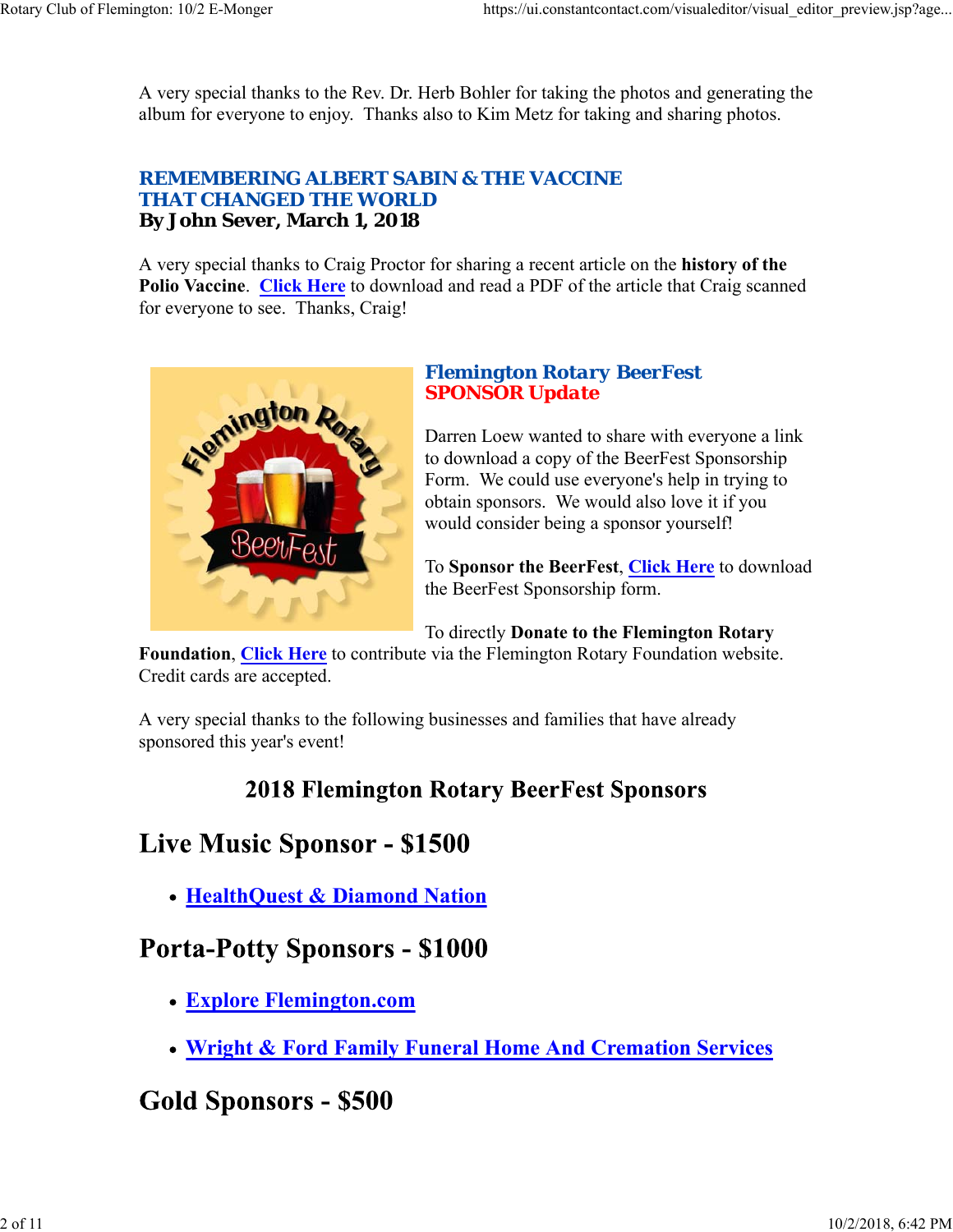- **Central Wine Merchants**
- **Cornerstone Print & Imaging, LLC**
- **Plaza Dry Cleaners**
- **SunDog NJ's Good Time Band**
- **Unity Bank**

## **Silver Sponsors - \$250**

- **Countryside Veterinary Hospital**
- **First Bank**
- **Flemington Car & Truck Country**
- **J.A.R. Engineering, Inc.**
- **McPherson & Newland Insurance**
- **The National Hotel Frenchtown, NJ**
- **Northfield Bank**
- **Samuel Stothoff Co.**
- **Seramba & Associates CPA**
- **ShopRite of Hunterdon County**

## **Bronze Sponsors - \$100**

- **Awesome Nails**
- **Dr. David Wunder, Chiropractic Physician**
- **Massage Envy**
- **Professional Tax Consultants**
- **The PuChitts**
- **Skowronek Family**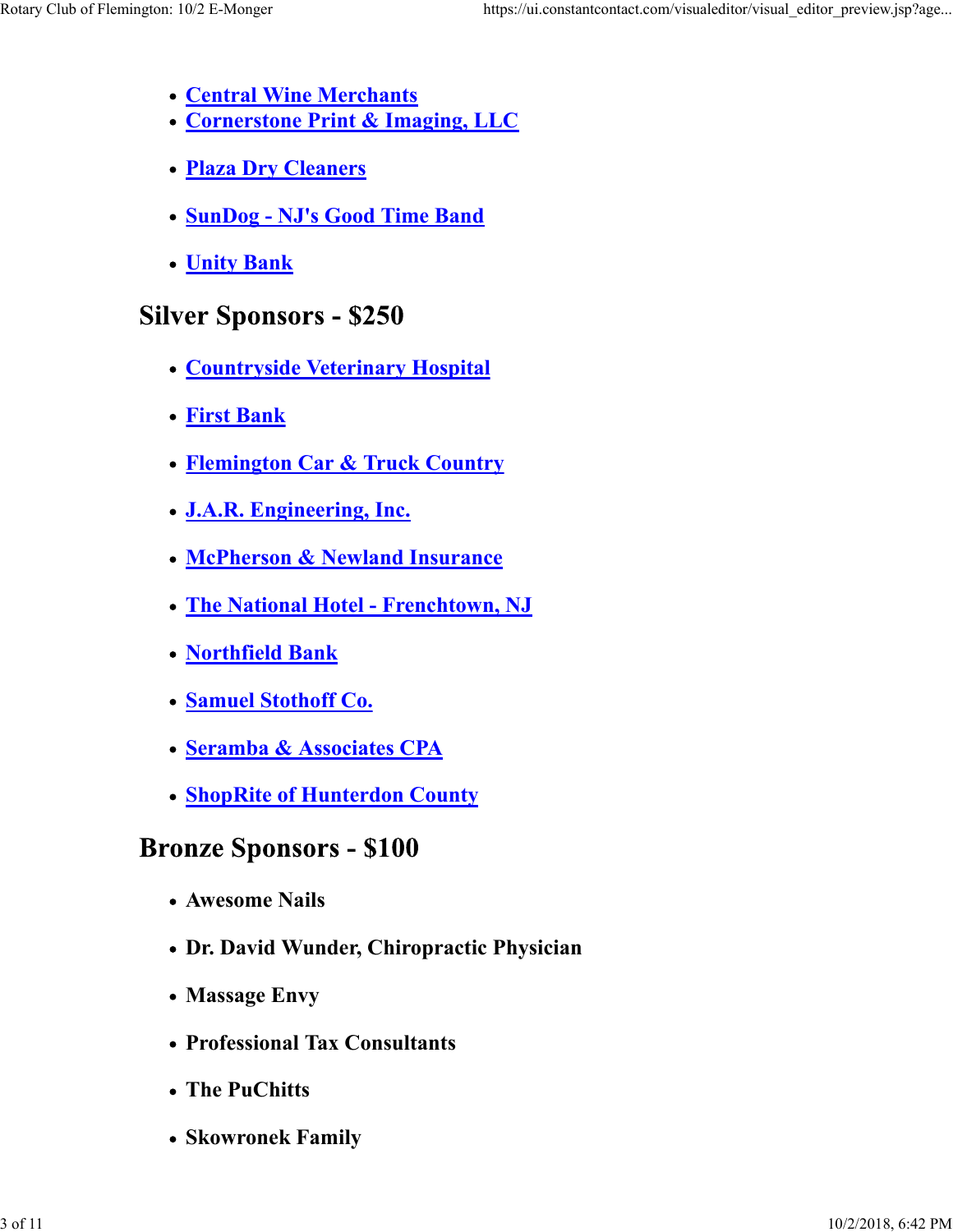- **Stem Brothers, Inc.**
- **Treeline Farm & Landscaping**

#### *PHOTO ALBUM from the SOCIAL at DOLCE RISTORANTE* **Held, Wednesday, 8/29/2018**

**Click Here** to view the Photo Album from the recent **Evening Social** held at the **Dolce Ristorante** on Wed, 8/29. Dolce is located on Main Street in Flemington. A very special thanks to Terry Ownes & Karen Widico for planning the evening!

Also, a very special thanks to the Rev. Dr. Herb Bohler for taking the photos and generating the album for everyone to enjoy.



*About Interact Club at H.C.R.H.S* From **Harry Mazujian** Update on 9/18/2018

Ann Del Campo and Harry Mazujian attended their first Interact meeting at the Hunterdon Central

Regional High School on Monday, September 17th. What an uplifting group to see! We observed strong student leadership with an enthusiastic faculty advisor, Evelyn Diaz. We gave a brief overview of Rotary International, and the main worldwide projects: Polio eradication and Safe Water. Ann also told them about the \$500 Rotary International grant to support service together.

The following are **Upcoming Interact Events** as of 9/18/2018:

Mon, 10/1 at 2:10pm: Meeting in Little Theater

Fri, 10/19 at 4:00pm: Hikes-not-Heroin at Horseshoe Bend Park, Frenchtown Sat, 10/20 at 3:00pm: Hikes-not-Heroin at Horseshoe Bend Park, Frenchtown Sat, 11/3 at TBD: Apple peeling & clean-up at Grateful Bites, Flemington Mon, 11/12 at 2:10pm: Meeting - location TBD. Fri, 12/7 at TBD: Caroling & Baked goods at Rolling Hills Care Center Fri, 2/8 at TBD: Valentine's Bingo with residents at Rolling Hills Care Center TBD, TBD, TBD: Rotary Soup Cook Off at Hunterdon Central

#### *RIDES for JOHN ZULLO* **From Sandy Clark Updated 10/2/2018**

The following is an updated schedule for driving John Zullo to Wednesday Rotary meetings during the next several weeks. This will be revised as necessary in each weekly E-Monger. Scheduled drivers should contact Sandy Clark at least 24 hours before the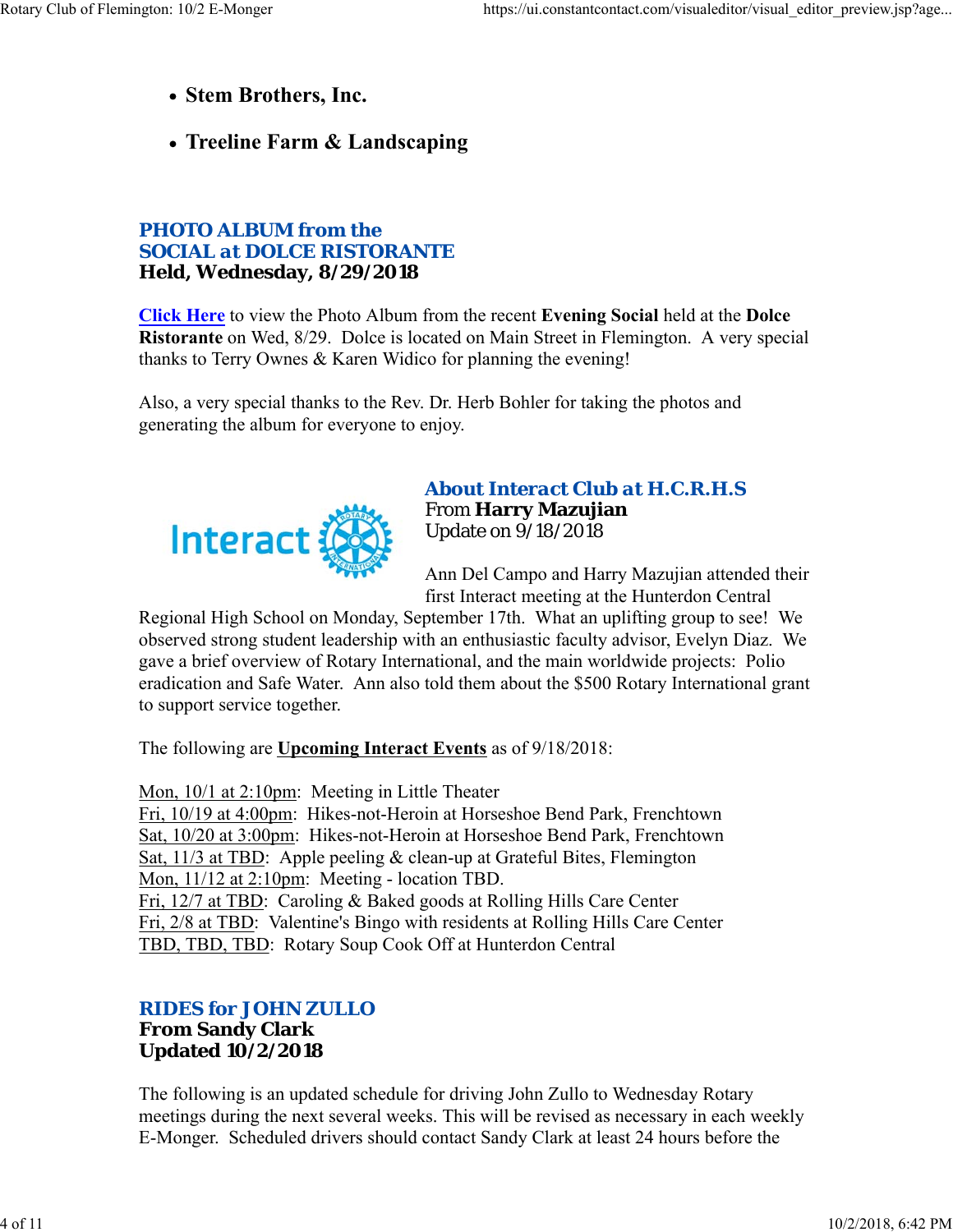Wednesday meeting if they are unable to drive. At the same time, John will call the scheduled driver at least a day in advance if he does not plan to attend the meeting.

#### **Schedule of Drivers for John Zullo**:

- Oct. 3 Ken Skowronek
- Oct. 10 Terry Martin
- Oct. 17 Dick Stothoff
- Oct. 24 Harry Mazujian
- Oct. 31 Sandy Clark



### *Follow Us on Facebook*

The Rotary Club of Flemington is on Facebook with two (2) different Facebook pages! One page is for all information about the Rotary Club of Flemington. The second page is

dedicated to the BeerFest event. Click the links below to access our Facebook pages:

- Rotary Club of Flemington, NJ
- Flemington Rotary BeerFest



#### *The Flemington Rotary MEMBER DIRECTORY Is Updated on the Website*

A PDF copy of the Club Directory kept on the club website, located on the password protected "**Members Only**" page. To access this, simply goto **www.FlemingtonRotaryNJ.org** and click on "Members

Only" in the upper left. The page is password protected. If you do not have the password, simply email us and request it.

If you see any updates that need to be made (a change of address, email, phone number, something is not listed correctly, etc.), please email Sandy Clark and request any changes to be made. **Click Here** to generate an email to Sandy.



## *SPEAKERS & PROGRAMS BEING SOUGHT*

**Jeff Moore**, our Program Chair, is looking for speaker & program ideas for upcoming meetings. If you have any leads, please pass them onto Jeff, who will follow-up to schedule the speaker.

**Click here** to generate an email directly to Jeff.

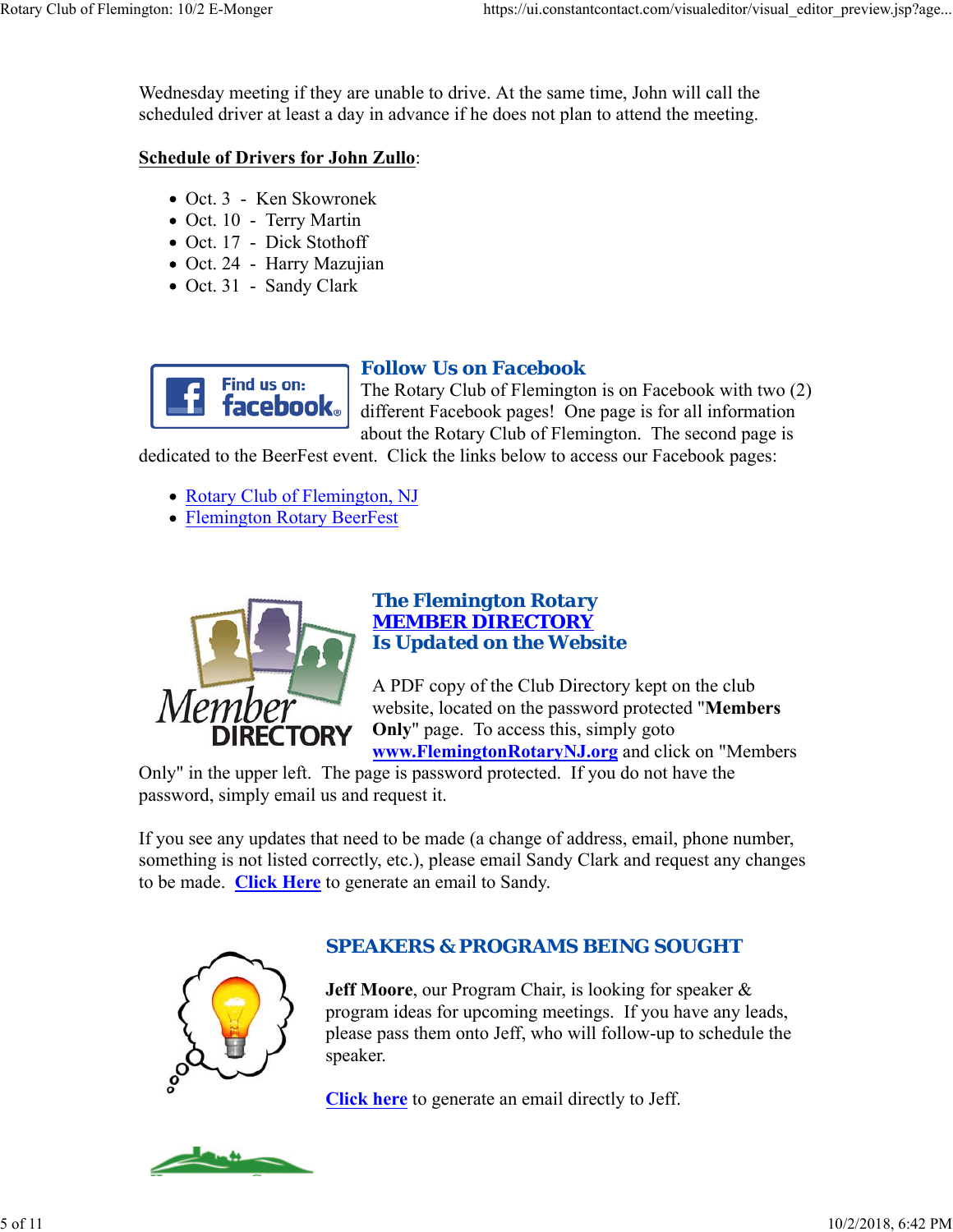#### *HUNTERDON COUNTY CHAMBER OF COMMERCE*

As you know, the Rotary Club of Flemington is a member of the H.C. Chamber of Commerce. This enables all Rotarians the ability to attend a Chamber function as a "member". If someone asks you what your business is, you would explain that you are a member representing the Rotary Club of Flemington. **Click Here** to visit the Chamber website for a listing of upcoming events.

#### *ROTARY DISTRICT 7475 NEWS*

**Click Here** to read the current news from our Rotary District 7475.

## *UPCOMING DATES TO NOTE:*

Wed, 10/10: TBA.

Wed, 10/17: Rocky Schwartz will discuss the Family Support Center. The Center offers resources to families who have a loved one with opioid use disorder. Resources include assessing information and navigating the confusing behavioral health system. The Center also promotes tools of self-care to cope with the stress and isolation.

Wed, 10/24: TBA. Possibly an Evening Social Event.

Wed, 10/31: (5th Wed + Halloween). Claudia Roose from the Harvest Family Success Center will give a talk titled "Understanding the Latino Community in Our Area."

**Next RCOF Board Meeting:** Wed, TBA at 5:30 PM (Usually the 3<sup>rd</sup> Wed). **Next BeerFest Meeting:** Wed, TBA at 6:30 PM (Usually the 3<sup>rd</sup> Wed). **Next Membership Meeting:** Wed, TBA at 1:30 PM (Usually the 2<sup>nd</sup> Wed).

#### **Upcoming RCOF Club Events, Fundraisers, Fellowship Events, Etc**.:

9/29 (Sat): Flemington Rotary BeerFest

#### **Rotary District 7475 Events & Functions:**

11/12 (Mon): Eat, Drink & Share at the Pines Manor - Edison, NJ.

#### *COMMITTEE LIST:*

**Click Here** to download the listing of all current Club Committee's and its members.

### *"MEMBERS ONLY" WEBSITE:*

#### **Click Here for the Members Only section of the website to find:**

- 1) The "Membership Proposal Form" to propose a new member.
- 2) New Member Information.
- 3) An Online Copy of the Club Membership Directory.
- 4) A Link to All Photos Albums of the Club.

#### *ROTARY WEBSITE LINKS:*

Rotary International: **www.Rotary.org** Rotary District 7510: **www.RotaryNJ.org**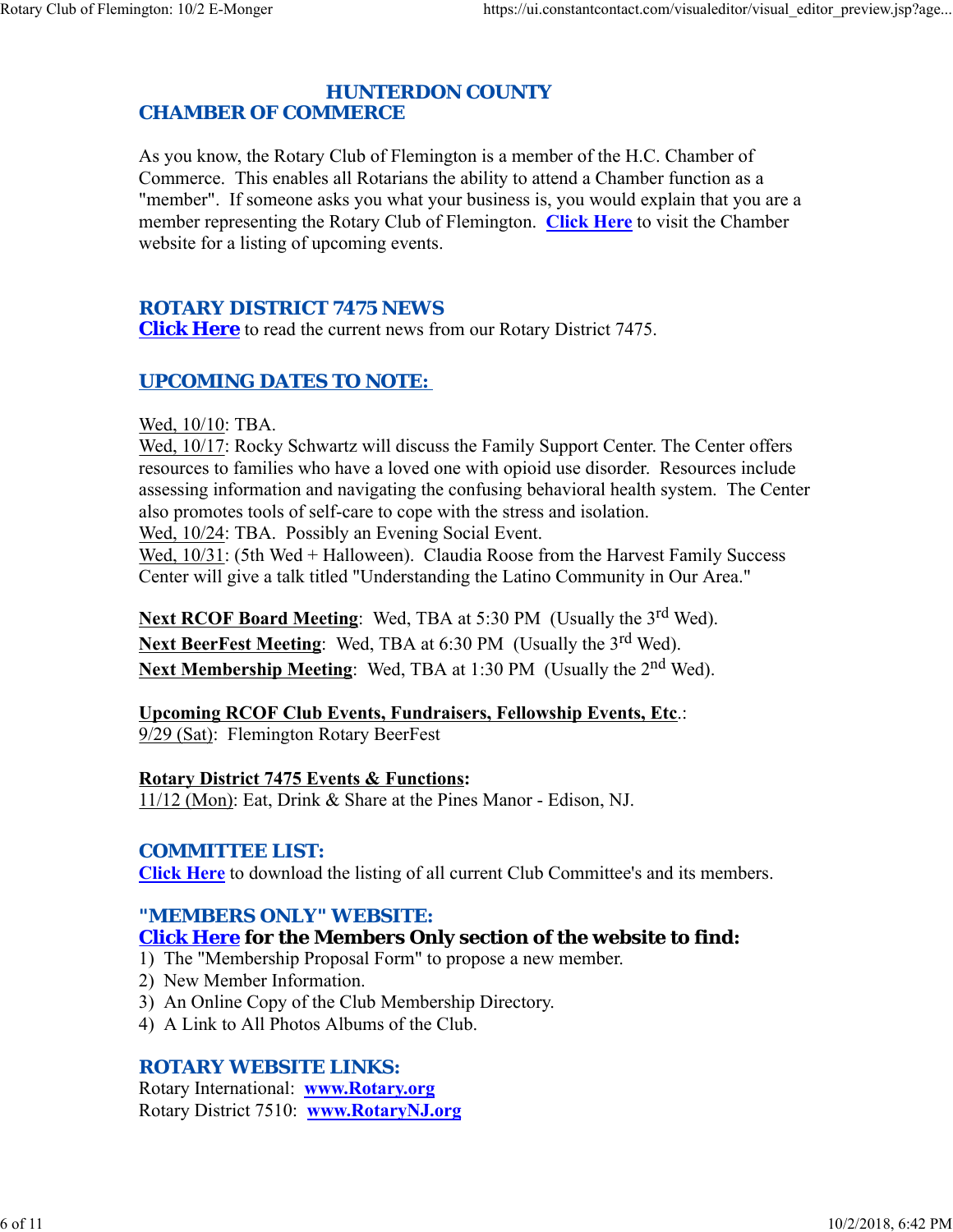#### *NEARBY ROTARY CLUB MEETINGS:*

As A Rotarian, you are Welcome to attend a Rotary Club meeting anywhere in the world. Click here for the Rotary Club Locator App. Or see below for some local meetings:

#### Mondays

**Lambertville/New Hope** (6:30 pm) - Lambertville Station Restaurant; 11 Bridge Street, Lambertville NJ 08530 **Piscataway** (12:15 pm) - Radisson Hotel; 21 Kingsbridge Road, Piscataway, NJ 08854

#### Tuesdays

**Whitehouse** (12:15 pm) - Max's 22; 456 Route 22 West, Whitehouse Station, NJ 08889 **Princeton** (12:15 pm) - The Nassau Club; 6 Mercer Street, Princeton, NJ 08540 **Bridgewater-Bound Brook** (12:15 pm) - Arbor Glenn; 100 Monroe St, Bridgewater 08807

#### Wednesdays

**Branchburg Township** (7:30 am): Stoney Brook Grille; 1285 Route 28, North Branch, NJ 08876

**Flemington** (12:15pm): Copper Hill Country Club; 100 Copper Hill Road, Ringoes, NJ 08851

**Hillsborough Township** (6:15 pm): Pheasant's Landing; 311 Amwell Road (Rt. 514), Hillsborough, NJ 08844

#### Thursdays

**Clinton Sunrise** (7:30 am): Clinton Fire Department; New Street, Clinton, NJ 08809 **Somerville/Bridgewater** (12:15 pm): Bridgewater Manor; 1251 US Highway 202/206, Bridgewater, NJ 08807

**Trenton** (12:15 pm): Freddie's Tavern; 12 Railroad Avenue, West Trenton, NJ 08628

Fridays

**North Hunterdon** (12:15 pm): Beaver Brook County Club; 25 County Club Drive, Annandale, NJ 08801

**Princeton Corridor** (12:15pm): Hyatt Regency; 102 Carnegie Center, Rt. 1 North, Princeton, NJ 08540

#### eClub

**Rotary eClub of Hunterdon Horizon**: View website for meetings or online makeups.

RI President's Call for Action in **2018-2019**: **"Be the Inspiration" Rotary Club of Flemington - Our 95th Year** Founded October 3, 1923 \* Charter #1529 \* District 7475

| Club President  | Nik Kritharis       |
|-----------------|---------------------|
| President-Elect | Ann del Campo       |
| Secretary       | <b>Kyle Fogarty</b> |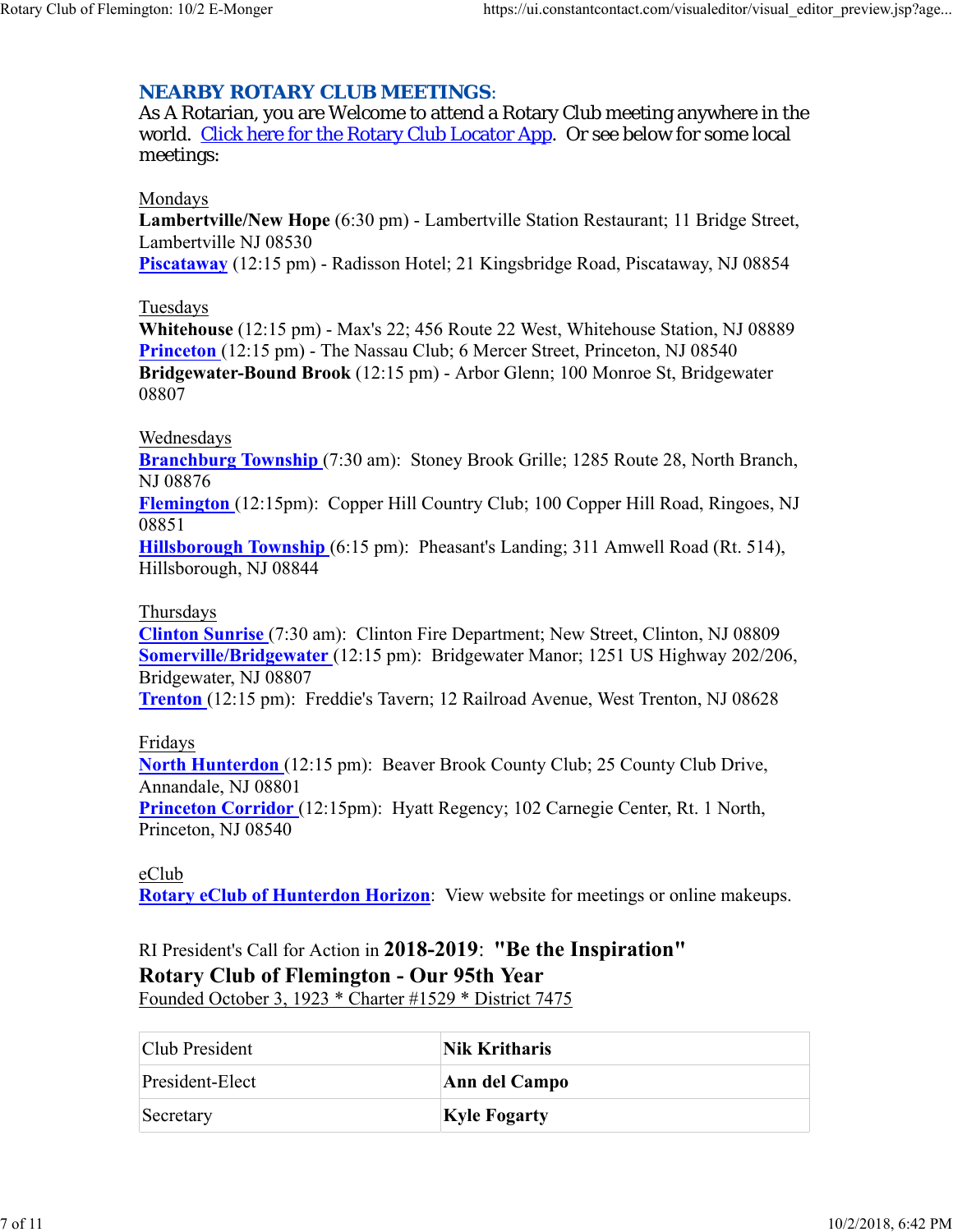| <b>Terry Ownes</b>                     |
|----------------------------------------|
| <b>Ken Skowronek</b>                   |
| Kim Metz (immediate Past-President)    |
| <b>Sandy Clark</b>                     |
| D.J. Wright                            |
| <b>Tom Fisher</b>                      |
| Barry Rassin (New Providence, Bahamas) |
| <b>John Wilson</b> (Newark)            |
| <b>Ray Freaney (Madison)</b>           |
| M. Ann Walko (Watchung-Warren)         |
| ***** $(***)$                          |
|                                        |

Club Meetings: **Wednesday, 12:15 pm, Al Fresco's** 100 Reaville Avenue - Flemington, NJ 08822



*MISSION STATEMENT*: The mission of Rotary International is to assist and guide Rotarians and Rotary clubs to accomplish the Object of Rotary to ensure Rotary's continuing relevance and to help build a better world, emphasizing service activities by individuals and groups that enhance the quality of life and human dignity, encouraging high ethical standards, and creating greater understanding among all people to advance the search for peace in the world.

**THE OBJECT OF ROTARY:** The object of Rotary is to encourage and foster the ideal of service as a basis of worthy enterprise and, in particular, to encourage and foster: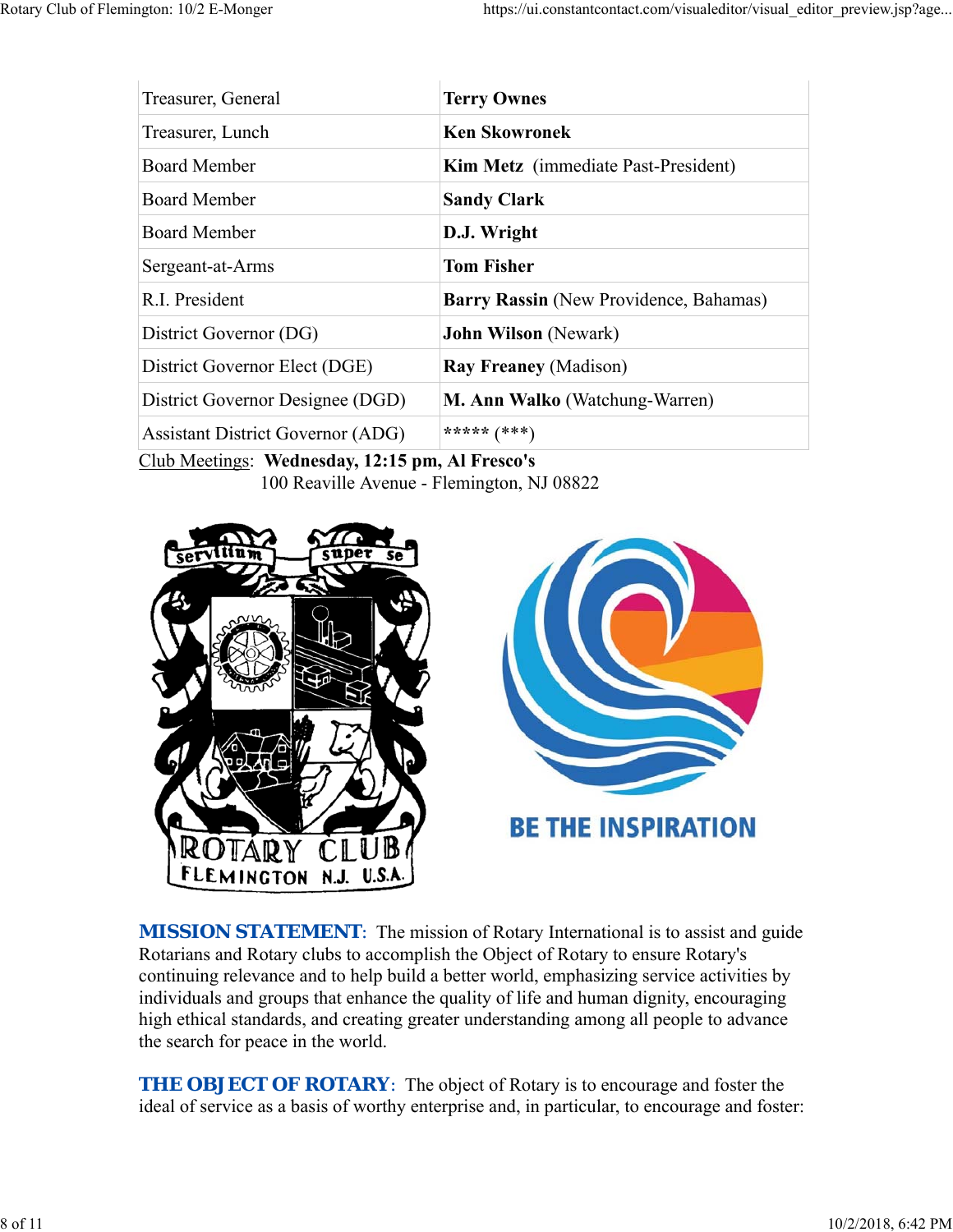**1st**: The development of acquaintance as an opportunity for service;

**2nd**: High ethical standards in business and professions, the recognition of the worthiness of all useful occupations, and the dignifying of each Rotarian's occupation as an opportunity to serve society;

**3rd**: The application of the ideal of service in each Rotarian's personal, business and community life;

**4th**: The advancement of international understanding, goodwill, and peace through a world fellowship of business and professional persons united in the ideal of service.

**THE 4-WAY TEST:** "Of the things we think, say or do:

**1st**: Is it the Truth?

- 2<sup>nd</sup>: Is it Fair to all concerned?
- **3rd**: Will it build goodwill and better friendships?
- **4th**: Will it be beneficial to all concerned?"

#### *ROTARY's AVENUE'S OF SERVICE*:

**1)** Through **Club Service**, we have fun, build lasting friendships, and make sure that our club runs well.

**2)** Through **Vocational Service**, we volunteer our professional skills to serve others and promote integrity in everything we do.

**3)** Through **Community Service**, we address local needs and work with our community to bring lasting improvements.

**4)** Through **International Service**, we meet humanitarian needs around the globe and promote world understanding and peace.

**5)** Through **Youth Service**, we work with young people to help them become the next generation of leaders, visionaries, and peacemakers.

## **2018-2019 CLUB MEMBER ROSTER Rotary Club of Flemington, NJ**

Current Number of Members: 37

| <b>Rotarian</b>                   | <b>Member Since</b> | <b>Classification</b>                    |
|-----------------------------------|---------------------|------------------------------------------|
| Bohler, Herbert C. (Herb)         | 1977                | <b>Specialty Advertising</b>             |
| Chittenden, Robert L. (Bob)       | 2003                | M.E.F.P. Consulting Engineering          |
| Clark, Arthur L. (Sandy)          | 1987                | Printing                                 |
| Davidson, James G. (Jim)          | 2002                | <b>Rubber Products</b>                   |
| del Campo, Ann                    | 2016                | Scientist & Farmer                       |
| Ferrari, Frederick J. (Fred)      | 1964                | Orthodontia                              |
| Fisher, Charles H. (Charlie)      | 1961                | <b>Funeral Services</b>                  |
| Fisher, Thomas H. (Tom)           | 2012                | <b>Property &amp; Casualty Insurance</b> |
| Fogarty, Kyle M.                  | 2017                | <b>Financial Advisor</b>                 |
| Harrison, Jeffrey (Jeff)          | 1996                | Psychotherapy                            |
| Hyatt, Frederic D. (Fred)         | 2017                | Retired - Aerospace                      |
| Kamnitsis, Christopher P. (Chris) | 2001                | <b>Financial Planning</b>                |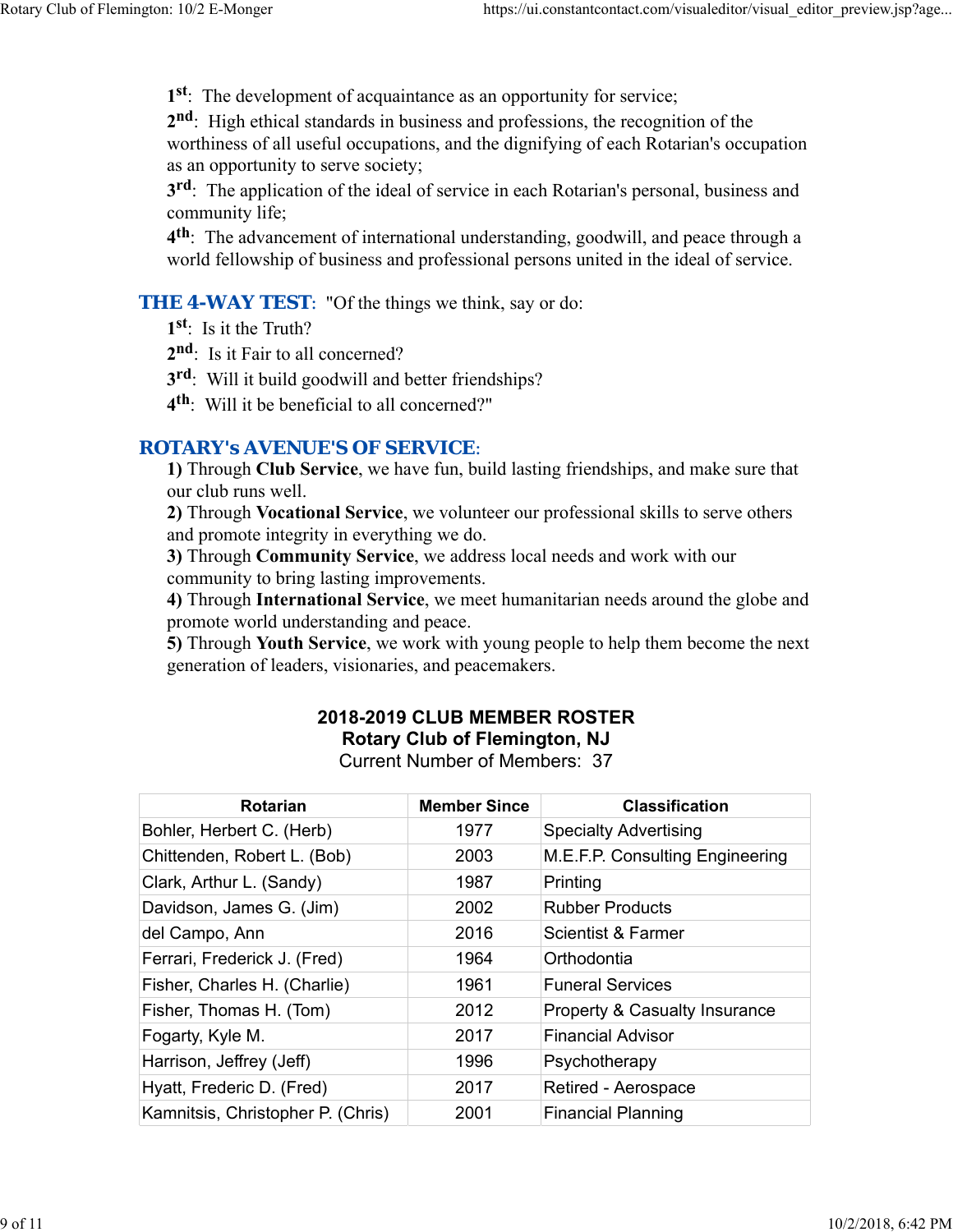| Kritharis, Nikolaos (Nik)      | 2016 | Dentistry                         |
|--------------------------------|------|-----------------------------------|
| Liebross, Ira                  | 1997 | <b>Family Medicine</b>            |
| Loew, Darren                   | 2002 | Orthodontics                      |
| Martin, Teresa (Terry)         | 1993 | Solid Waste/Recycling             |
| Mazujian, Harry                | 2004 | Clergy                            |
| McWilliams, Nancy              | 1992 | Psychotherapy                     |
| Metz, Kim                      | 2007 | <b>Technical Education</b>        |
| <b>Moore, Jeffrey (Jeff)</b>   | 2018 | <b>Education - Secondary</b>      |
| Muller, George D.              | 1964 | <b>Cut Glass Manufacturing</b>    |
| Newland, Robert D. (Bob)       | 1998 | Insurance                         |
| Ownes, Terry M.                | 1987 | <b>Floor Covering</b>             |
| Phelan, Christopher J. (Chris) | 2009 | <b>Chamber Of Commerce</b>        |
| Randolph, R. Wayne             | 1982 | <b>Veterinary Medicine</b>        |
| Ruberto, Johanna S.            | 2016 | <b>High School Administration</b> |
| Schaible, R. Michael (Mick)    | 1998 | <b>Appraisal Services</b>         |
| Skowronek, Kenneth J. (Ken)    | 1994 | <b>Family Law</b>                 |
| Sollner, Richard F. (Dick)     | 1962 | Air Transportation                |
| Stothoff, Richard H. (Dick)    | 1966 | <b>Sanitary Engineering</b>       |
| Widico, Karen A.               | 1997 | <b>Public Health Services</b>     |
| Williams, Gwen                 | 1991 | Purchasing/Manufacturing          |
| Wise, Robert (Bob)             | 1992 | <b>Hospital Administration</b>    |
| Woske, Harry                   | 1977 | Cardiology                        |
| Wright, Daniel J. (D.J.)       | 2003 | <b>Funeral Services</b>           |
| Ziegler, Joseph E. (Joe)       | 1988 | <b>Investment Advisor</b>         |
| Zullo, John J. (Johnnie)       | 1987 | <b>Chemical Engineering</b>       |

Yours in Rotary Service, Bob Chittenden

**Rotary Club of Fleminton, NJ** PO Box 751 - Flemington, NJ 08822 www.FlemingtonRotaryNJ.org

Providing "Service Above Self" Since 1923



Rotary Club of Flemington, NJ, USA, PO Box 751, Flemington, NJ 08822

SafeUnsubscribe™ {recipient's email}

Forward this email | Update Profile | About our service provider Sent by bchittenden@jarengineering.com in collaboration with